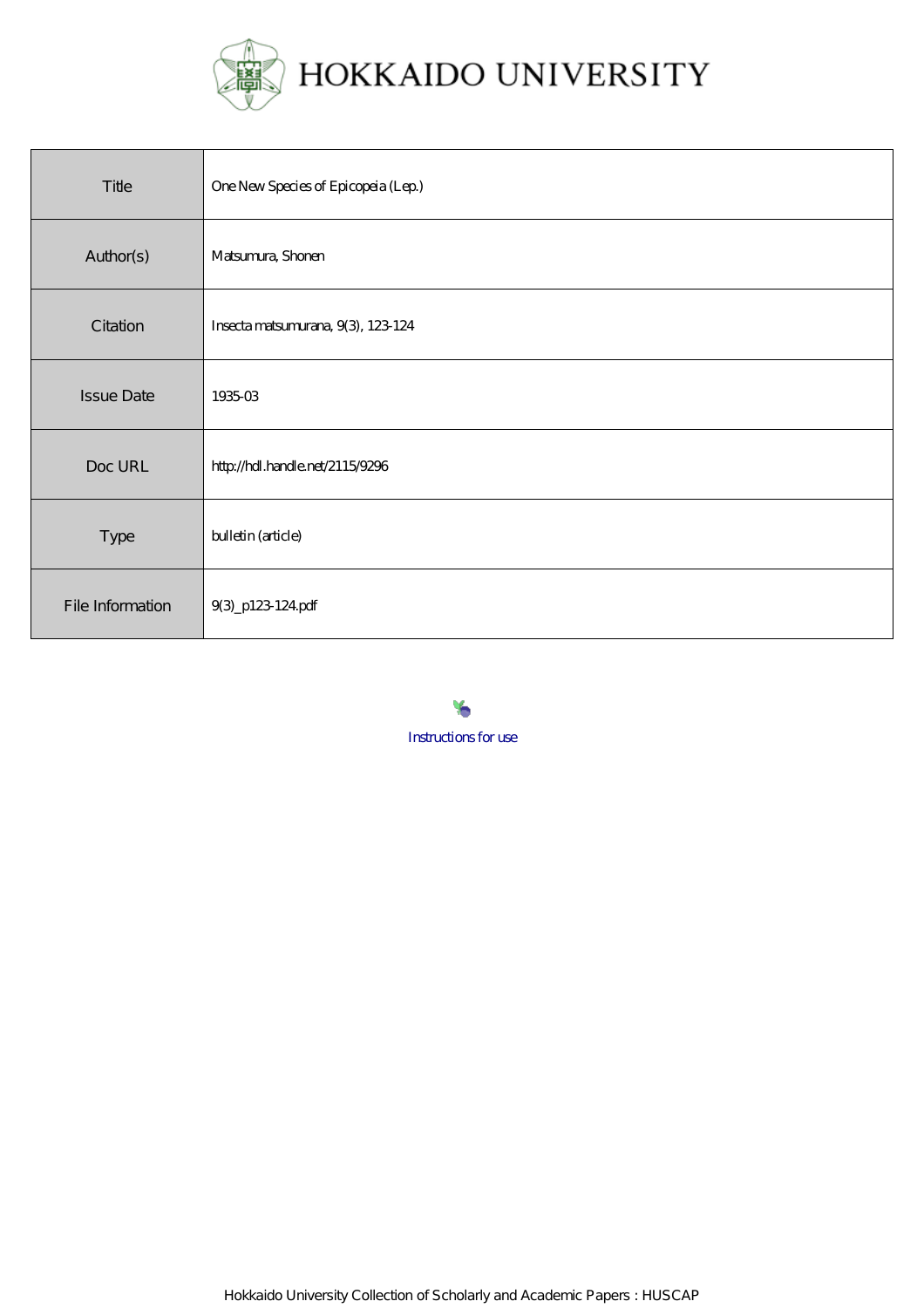## ONE NEW SPECIES OF EPICOPEIA (LEP.)

 $\overline{\mathrm{Bv}}$ 

Dr. Shonen MATSUMURA

(With one Textfigure)

One interesting new species of *Epicopeia* was sent by Mr. S. HIRAYAMA for identification and it will be described here.

## *Epicopeia hirayamai* n. sp.

 $\delta$ . Closely allied to \* *Epicopeia menciana* Moore *(E. longicauda MATS.)* from Korea, but differs from it as follows:

Primaries at the apices more rounded; secondaries with 2 series of crimson red spots as in *menciana* MOORE, but the arrangment of the spots being quite different, namely the spots of the inner series straight, 2 spots in the interspaces 2 and 3 somewhat placed higher, no spot in 5, 2 spots in 3 and 4 very small,



*.Epicopeia hirayamai* MATS. (n. sr.)

\* *Epicopeia lengicauda* MATS., (6000 Illustr. Ins. Jap., p. 938, f. 1490, 1932) is the male of  $E.$  menciana MOORE.

[Ins. Mats. Vol. IX, No. 3, March, 1935]